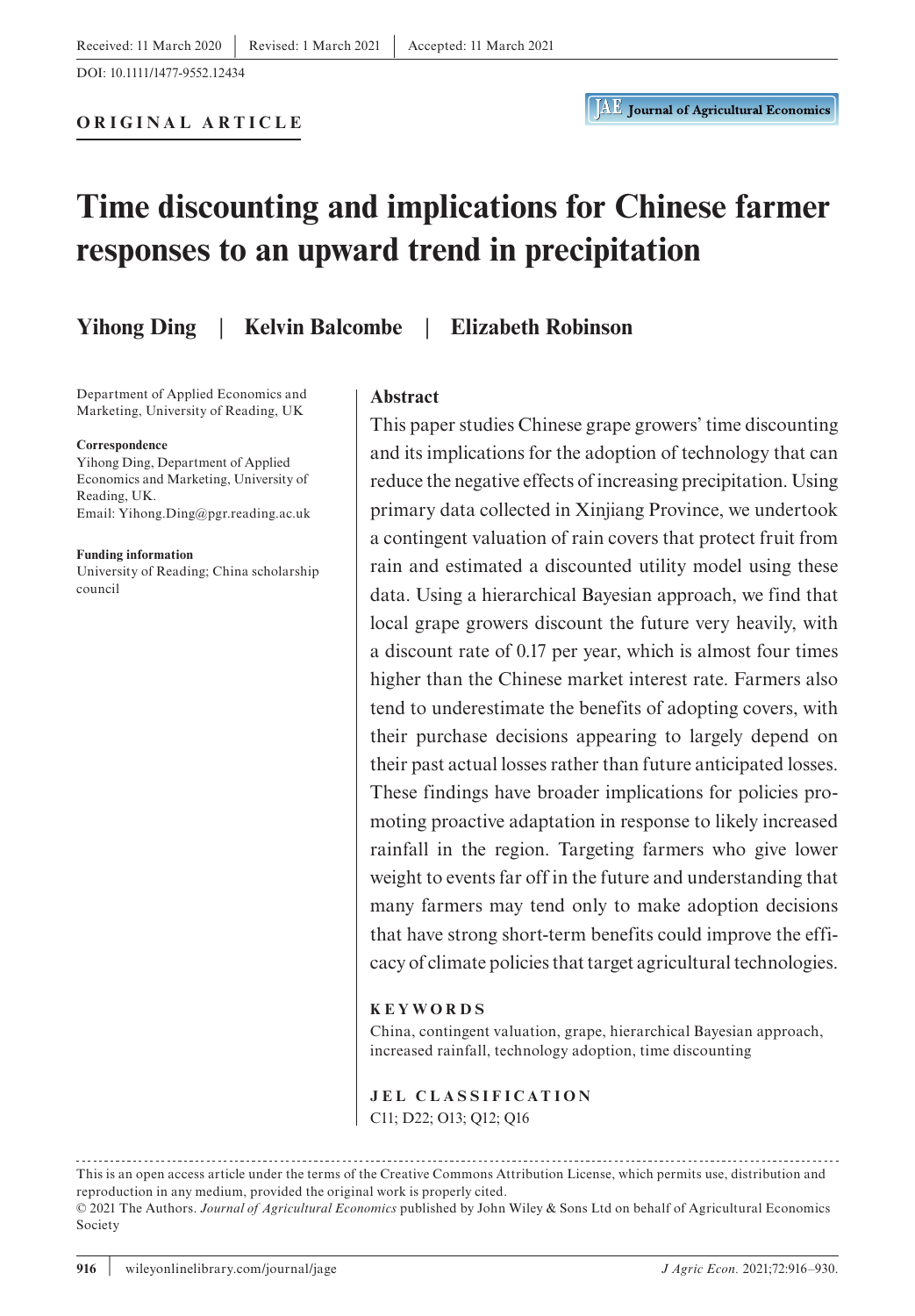# **1** | **INTRODUCTION**

Grape production is particularly vulnerable to precipitation. Good growing conditions require 'rain at the right moment'. In particular, precipitation during veraison (the stage from berry growth to ripening), and during harvest, increases the likelihood of fungal disease and causes grapes to rot and mould, affecting yield and market acceptability (Agosta et al., 2012).

Xinjiang, the study area of this paper, has the highest grape yields and planted areas among all of China's provinces (National Bureau of Statistics, 2017). According to meteorological data from NOAA (National Oceanic and Atmospheric Administration), regional precipitation has been increasing in frequency and intensity since 1951 (NOAA, 2019). This trend threatens local farmers' livelihoods. For example, rain showers in August 2018 caused over 60% of grapes to rot in Huangtian, as reported by Xinjiang Production and Construction Crops Thirteenth Division of Government Affairs (2018).

Since 300 bc, farmers in Xinjiang have traditionally grown grapes in open irrigated fields, due to the relatively low annual rainfall (Jiang et al., 2009). Thompson Seedless is the leading variety planted in Xinjiang, and it has long been popular in the region, in part because the environmental conditions there have historically been particularly suitable. However, this variety is highly susceptible to fungal diseases which spread easily in warm and humid environments (Satisha et al., 2008). Currently, the main methods farmers choose to deal with such diseases are to plant alternative cultivars, spray pesticides, and pick out rotten fruits after rainfall. Yet these strategies already have limitations, and they may become less viable as climatic conditions gradually become warmer and wetter (Piao et al., 2010). New cultivars usually need at least three years before they produce fruit, and therefore growers do not have revenue during that time. The pesticides that are currently used by farmers are not particularly effective and may have potential negative impacts on consumers' health and environmental pollution (Mesnage & Séralini, 2018). Farmers do not necessarily take account of these externalities when making their decisions. For example, some interviewees who complained about the efficacy of pesticides suggested adding oil to the pesticide. This can help to repel water from the grape and so reduce damage, yet it makes it more difficult for consumers and companies to clean the grapes before consumption. Finally, removing rotten fruit is costly and labour-intensive.

Rain covers have proven to be more effective than fungicide sprays with respect to reducing losses, and improving yields and profits (Du et al., 2015). They also reduce the negative health externalities caused by pesticides, though they can increase plastic pollution (Chavarria et al., 2007; Li et al., 2014). The current market price of rain covers is around 700–800 yuan/mu  $(\text{\pounds}0.12/m^2-\text{\pounds}0.13/m^2)$ . To encourage uptake, the local government is currently providing a rain cover subsidy of 500 yuan/mu (about  $\text{\pounds}0.08/\text{m}^2$ ) to the first 2000 adopters of rain covers in the region. Yet despite the proven effectiveness and subsidisation of these covers, few farmers are using this new technology and few have taken up the government's offer.<sup>1</sup>

We seek to determine why adoption rates of rain covers are so low, despite their effectiveness, and what policies might be implemented to promote greater adoption. The existing literature highlights a number of factors that are likely to influence farmers' willingness to take measures to adapt to weather variability. These include demographic factors (Deressa et al., 2011; Fosu-Mensah et al., 2012; Le Dang et al., 2014); resource availability (Bryan et al., 2009; Falco et al., 2014); and social barriers (Adger, 2003; Vulturius & Gerger Swartling, 2015). Some researchers have also demonstrated that psychological factors, such as climate change beliefs, risk perceptions, attitudes toward innovation (Mase et al., 2017); attitudes toward risk (Alpizar et al., 2011); and the psychological distance of risk (Azadi et al., 2019), may also affect farmers' actions.

<sup>&</sup>lt;sup>1</sup>Personal correspondence with lead author during data collection, 2019.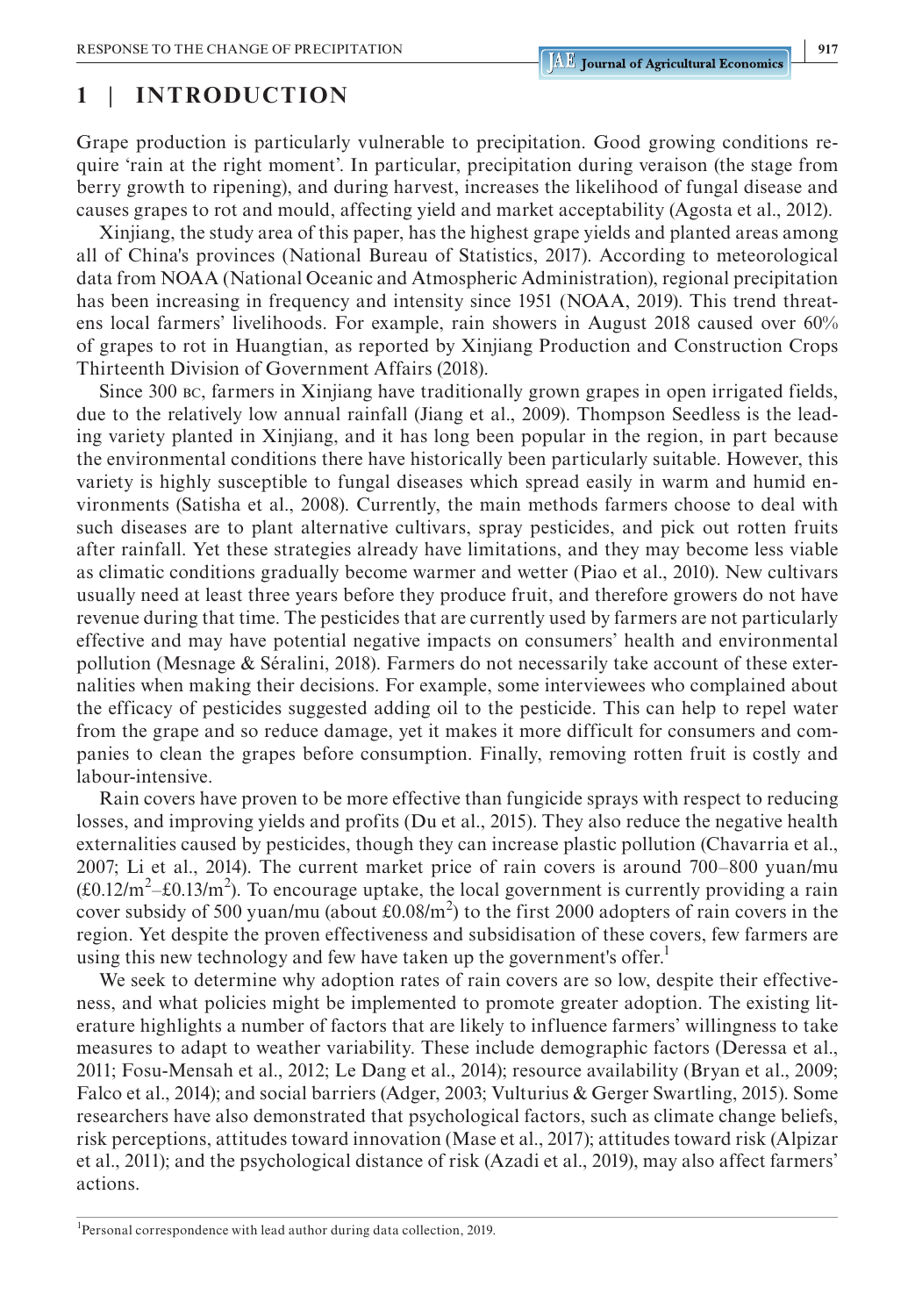**918 IDING ET AL. DING ET AL. DING ET AL. DING ET AL.** 

Adaptation is an intertemporal behaviour. Farmers often need to act now to be prepared for climate events that will take place in the future (Bernedo  $\&$  Ferraro, 2017). Therefore, it is important to consider individuals' discount rates. Though few studies explore the relationship between farmers' time preference/discounting and their response to anticipated future weather variability, we can still gain some knowledge from the limited existing literature. For example, Stein and Tobacman (2016) found that people with higher discount rates have higher willingness-to-accept weather insurance. Ngoma et al., (2019) found farmer impatience was negatively related to the likelihood of adopting climate-smart agriculture.

We contribute to the literature in two ways. First, we have designed a novel experiment to elicit individual farmers' discount rates. This format is linked more closely to the research context than the typical method of binary choice lists applied in most studies using individual time discounting. Our design also considers the temporal nature of the problem, which has been largely ignored or framed as a static problem in the majority of contingent valuation or choice modelling studies. Secondly, we explore the extent to which farmers underestimate the benefits from future adaptive strategies and whether this inhibits the promotion of adaptive technologies, especially those that require relatively large initial investment.

The rest of the paper is organised as follows. Section 2 reviews the relevant literature. Section 3 builds the utility model and describes the design of the experiment and methods for data analysis. Section 4 states the empirical results. Section 5 discusses the main findings and provides possible policy suggestions.

# **2** | **LITERATURE REVIEW AND HYPOTHESES**

There is limited literature that explores the links between individuals' discount rates and their adoption of proactive measures to respond to future weather variability. However, we get some insights from research in energy efficiency, that addresses the relationship between preference and behavioural factors and the adoption of energy-efficient technologies. For example, households may discount future energy savings, which is one of the internal barriers to adopting energy-efficient technologies (Newell & Siikamäki, 2015).

To reduce the influence of cognitive bias, some researchers have explored how more effective policies can be designed to encourage more successful adoption. De Groote and Verboven (2019) suggest that promoting the adoption of solar photovoltaic systems should be through subsidies for future electricity production rather than through subsidies for upfront investment. Langer and Lemoine (2018) designed a subsidy schedule that is informed by consumers' characteristics. If households are myopic, the subsidies can increase strongly over time; if households have rational expectations, the time profile of the efficient subsidy will be flatter.

Although the adoption of adaptive strategies to changing rainfall patterns has some similarities with investment in energy-efficient technologies, there are also differences. Individuals' decisions over whether to take proactive or reactive measures closely depend on the external environment, in this case, rainfall patterns. However, due to the complexity of natural and anthropogenic process (Pachauri et al., 2014), it is hard for farmers to predict how, and to what extent, future weather and climate patterns will evolve. Compared with energy-saving technologies, the benefits of adaptation are more uncertain. Uncertainty can augment individuals' discount rates, and this can partly explain the high discount rates found in other empirical studies (Wilkinson & Klaes, 2012). Motivated by these findings from the literature, we arrive at our first hypothesis:

Hypothesis 1: A grape grower in Xinjiang is likely to heavily discount the benefits from the adoption of rain covers.

We judge whether the discount factor is high by comparing the value of the farmer's discount rate to the market interest rate. Adopting rain covers is an intertemporal investment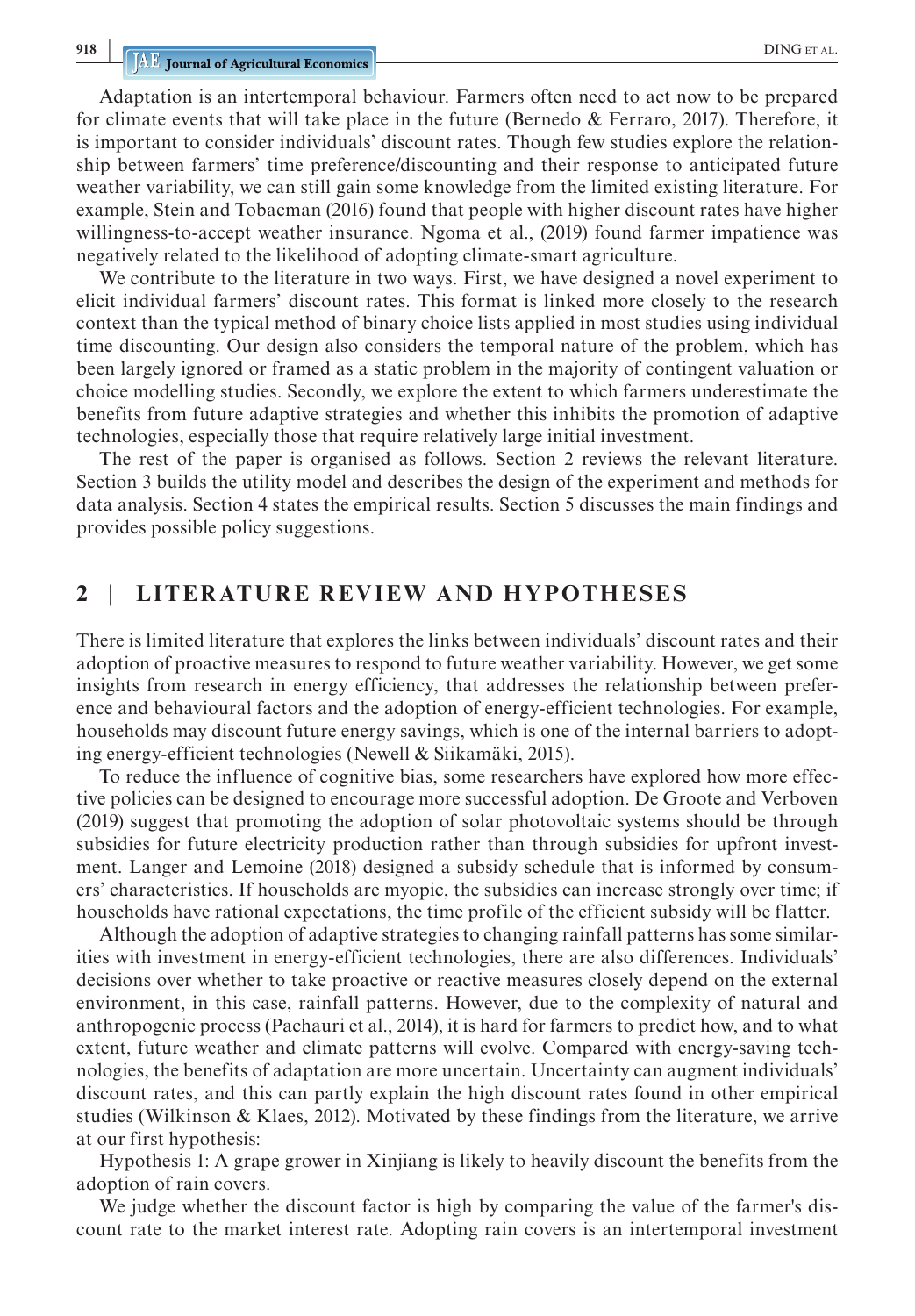with a relatively high upfront cost. The purchasing farmer must decide whether or not to make a one-time upfront investment based on the predicted accumulated utility value over the covers' lifespan. The utility value from covers comes from reduced crop damage. However, farmers may be budget constrained, or they may not have sufficiently valued the benefits (Gong et al., 2014; Weber & Chapman, 2005). Farmers with higher discount rates might be expected to be less likely to make long-term investments, all other things constant, choosing alternative management approaches that provide more immediate benefits and that have lower upfront costs (Hallegatte et al., 2012), such as spraying pesticides or pruning rotten grapes. Therefore, Hypothesis 2 states:

Hypothesis 2: Farmers with higher discount rates are less likely to adopt rain covers.

# **3** | **METHODOLOGY**

Methods to elicit individuals' discount rates can broadly be divided into two categories: experimental studies and field studies (Frederick et al., 2002). In experimental studies, researchers generally apply the method of classic binary choice lists, as initially designed by Coller and Williams (1999) and Harrison et al., (2002). Respondents are required to choose from a smaller but more immediate payoff or a larger but more delayed payoff (Bezabih, 2009). In field studies, discount rates are inferred from people's intertemporal economic decisions in real-world scenarios rather than hypothetical choices (Frederick et al., 2002).

It has been argued that experimental studies seem to get more precise results compared with field studies because they abstract from and simplify the complexity of real-world decisions, and control other important factors that may influence discount rates (Frederick et al., 2002). However, the experimental design needs to conform to a particular research domain and background, because even for the same individuals, different goods and services may be discounted at different rates (Frederick et al., 2002).

To design an experiment that is closer to the real-world experiences of farmers, we designed hypothetical scenarios that are reasonable representations of the real decisions that farmers in Xinjiang make. Instead of making farmers choose from a number of options with different payoffs at different times, in our experiment, farmers are told about the characteristics of rain covers and future rainfall conditions, and they respond with how much they are willing to pay for rain covers according to specific scenarios. To elicit a more precise willingness-to-pay (WTP) for each farmer, we incorporate the design into a multiple-bounded contingent valuation framework. Multiple-bounded questions have been shown to help to provide more statistical information than other contingent valuation approaches with single or double-bounded questions (Roach et al., 2002).

# **3.1** | **Maximum WTP model.**

We make the following assumptions. First, farmers optimise their discounted returns from using rain covers over the lifespan of the covers. The utility functions are linear in anticipated profit and cost. This strong assumption implies farmers are only concerned with the maximum of profit and cost minimisation, while other attributes such as the ease of installation and management, or leisure time, do not determine their choices. Second, we do not consider the role of risk and uncertainty. Instead, we assume that farmers are able to fully anticipate profits and rotting rates given a set number of rainy days. The consideration of risk and/or uncertainty would require a more complex treatment of the utility and value of using rain covers. The curvature of the utility functions and the introduction of probabilities would be required, along with the elicitation of farmers' subjective probability distributions. While the simultaneous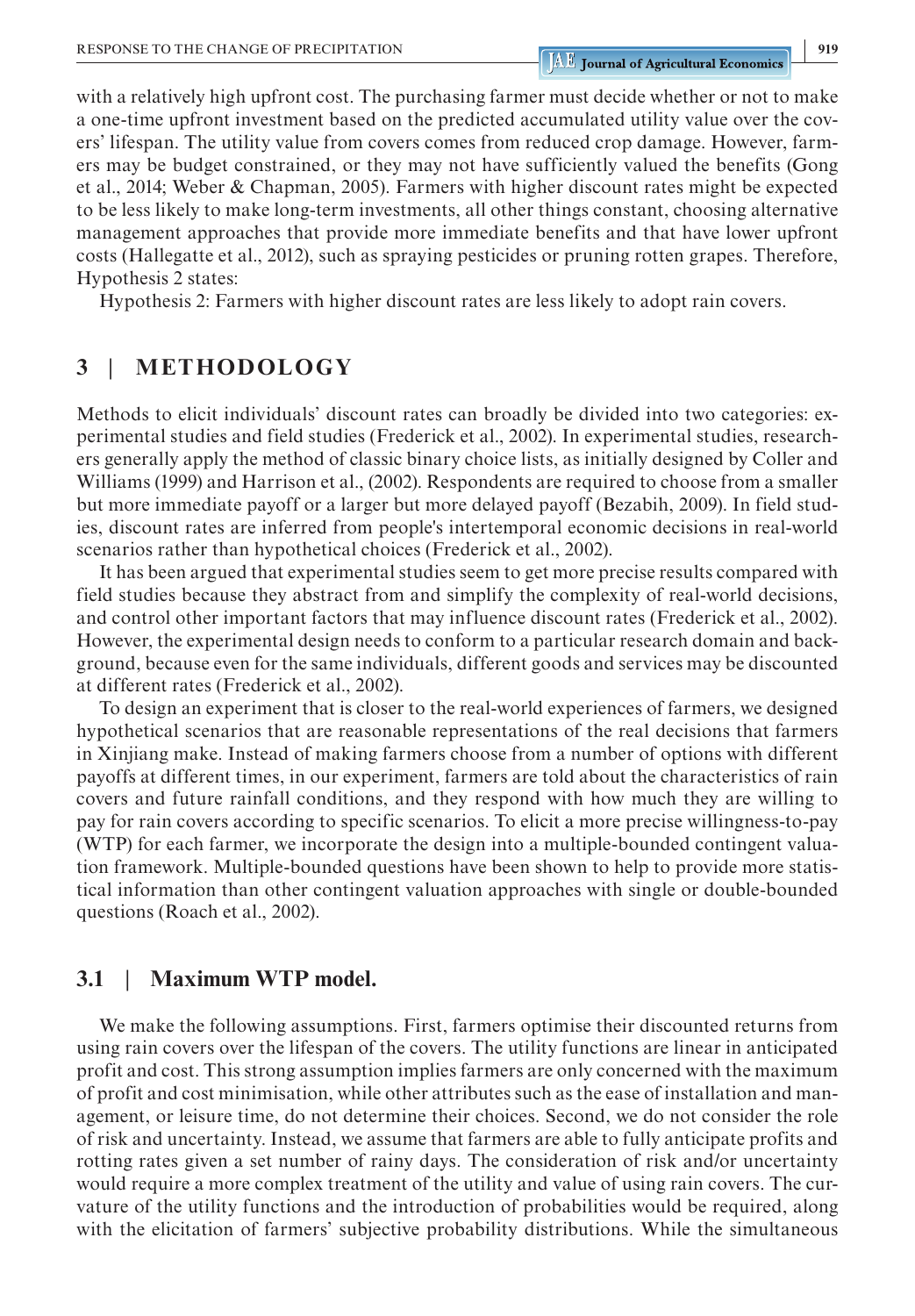treatment of time and uncertainty remains an interesting and potentially fruitful one, it would also require many additional assumptions about the shape of the utility functions, and probability weighting functions if prospect theory was followed. Third, we assume that there are no economic losses due to rain after the adoption of rain covers. With regard to the anticipated losses there is also an assumption that there is a linear (though discounted) loss in utility with respect to these anticipated losses, which might also be challenged.

Finally, we assume the anticipated profits from grapes after using covers and not using covers are the same when there is no rainfall in a given period, and both can be represented by  $\pi_i$ . Several papers (Lim et al., 2014; Permanhani et al., 2016) do show that the use of rain covers may affect fruit quality, and hence the price and profit obtained from the fruit. However, during the fieldwork, no farmers mentioned that a change in quality was a reason for non-adoption.

A farmer's utility, under adoption, is defined as the discounted anticipated profit over the life of the cover, less the cost of adoption, as follows:

$$
U_{cover,i} = \pi_i \sum_{t=1}^{T} (1 + r_i)^{-t} - C_T
$$
 (1)

where:

- $\pi$ <sub>*i*</sub> is the *i*th farmer's anticipated profit from one mu of area planted to grapes (one mu is a Chinese farmland unit, equal to approximately 666.67 m<sup>2</sup>) in one period if there is no rain;
- **•** *T* is the lifespan (in years) of plastic rain covers;
- **•** *t* is the *t*th year;
- $r_i$  is the time discount rate of the *i*th farmer;
- $C_T$  is the upfront cost, incurred in period 0, of sufficient rain covers, that last the full *T* years, for one mu of farmland planted to grapes.

If a farmer does not adopt rain covers, their grapes may rot. We introduce the time invariant parameter δ*<sup>i</sup>* , which represents farmer *i's* 'rotting rate' for a rainy day, which is assumed to be known to each farmer, but not fixed across farmers.

The farmer's utility, if they do not buy rain covers, is therefore:

$$
U_{no-cover,i} = \pi_i \sum_{t=1}^{T} (1 + r_i)^{-t} (1 - \delta_i)^{y_{i,t}}
$$
 (2)

where  $y_{i,t}$  is the number of rainy days in a given period experienced by the *i*th farmer at time *t*. For a given value of  $y_{i,t}$ ,  $(1 - \delta_i)^{y_{i,t}}$  is the farmer's share of their annual profit they will lose each year without the protection of rain covers.

We did not ask the farmers to estimate the number of rainy days. Rather, this was set within the scenario offered to them. The 'rotting rate' is that which individual farmers know according to their particular situation. For example, farmers with other alternative measures, such as spraying pesticides, may have a smaller  $\delta$ <sub>i</sub>, because the net loss from not using rain covers will be lower.

When  $U_{cover,i} \geq U_{no-cover,i}$ , the farmer is better off purchasing the rain covers. Formally: Let  $V_i = U_{cover,i} - U_{no-cover,i}$ . Then the farmer will purchase rain covers if  $V_i \ge 0$ :

$$
V_{i} = \pi_{i} \sum_{\substack{r=1 \ r \neq i}}^{T} (1+r_{i})^{-t} - C_{T} - \pi_{i} \sum_{t=1}^{T} (1+r_{i})^{-t} (1-\delta_{i})^{y_{it}}
$$
  
=  $\pi_{i} \sum_{t=1}^{T} (1+r_{i})^{-t} (1-(1-\delta_{i})^{y_{it}}) - C_{T}$  (3)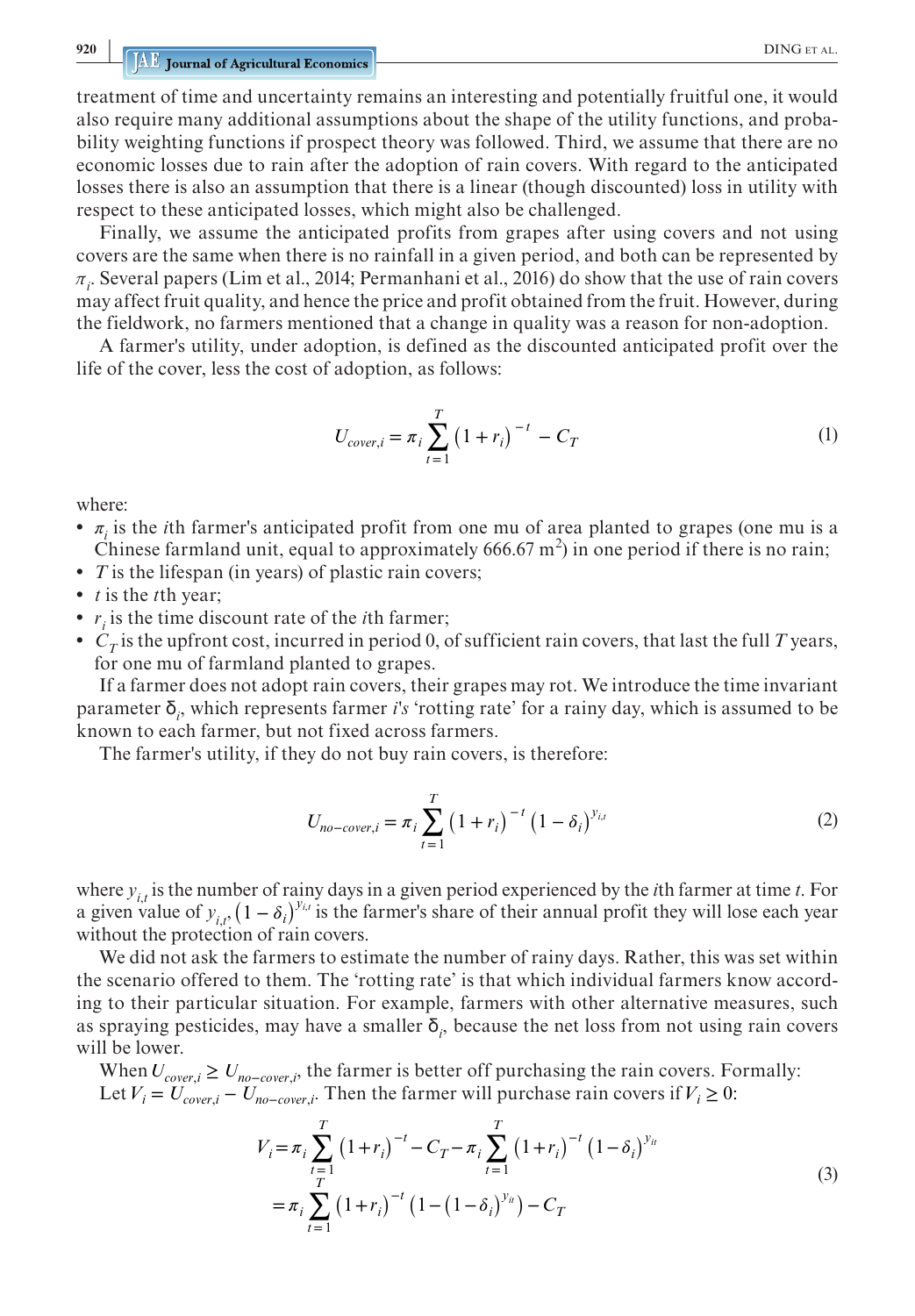Therefore, when  $\pi_i \sum_{t=1}^T (1 + r_i)^{-t} (1 - (1 - \delta_i)^{y_i}) \ge C_T$ , farmers will be willing to pay for rain covers, and the maximum willingness to pay (*MWTP*) is:

$$
MWTP_i = \pi_i \sum_{t=1}^{T} (1+r_i)^{-t} (1 - (1-\delta_i)^{y_{it}})
$$
 (4)

The *MWTP* function asserts that farmers' preferences are determined by three properties: lifespan of covers (*T*); their cost (*MWTP*); and the subjective future number of rainy days (*y*) through time. We naturally assume that farmers accept the conditions provided by scenarios in terms of the number of rainy days and the cost of the covers. We focus on the price of covers acceptable to farmers (shown in the Appendix S1, Figure A1), and do not explicitly account for other possible costs, such as labour and installation. This simplified the scenarios and made them easier for farmers to understand. Farmers are likely to have implicitly factored in these costs when making their decisions, and would ultimately have embedded the costs in the final estimates of their *MWTP*. If farmers were unable to accurately factor in these other factors, this may bias the results.

#### **3.2** | **Identification of attribute levels.**

To identify the attributes and levels we considered both theoretical underpinnings and farmers' experiences, the latter determined through focus group discussions with three local farmers. After establishing the attributes (the numbers of rainy days through time, the life span of rain covers and the cost of covers), the next step was to assign attribute levels. First, according to data from NOAA (2019), the average number of rainy days (rainfall is equal or above 0.01 inches) in the study area during July to September from 2008 to 2012 was 7.2 days  $\frac{10+6+7+6+7}{5}$ ). Based on these historic data, explicitly including the possibility of zero rainfall days, we assigned six levels for each year that the rain covers last: 0 days, 2 days, 4 days, 7 days, 10 days, and 13 days. Secondly, we considered four different time periods *T* for the lifespan of the rain covers:  $T = 1, 2, 3,$  and 4. Thirdly, from the Xinjiang Production and Construction Crops Thirteenth Division of Government Affairs (2018), the cost of covers with about a 3 year lifespan was about 700–800 yuan per mu. Thus, we set starting prices for 1 year, 2 years, 3 years and 4 years, respectively, to be 400 yuan, 600 yuan, 800 yuan and 1000 yuan.

#### **3.3** | **Design of the choice tasks.**

As the design process (Appendix S1, Figure A2), initially, we designed 40 choice cards: 8 cards with 1-year lifespan rain covers, 8 cards with 2-year lifespan rain covers, 12 cards with 3 year lifespan rain covers, and 12 cards with 4-year lifespan rain covers. Next, we divided these cards equally into four groups according to the lifespan. In the third step, we randomly chose the number of rainy days from the six predetermined levels, and for cards in which the lifespan is more than 1 year, we designed two scenarios to present to each respondent: an upward trend of rainy days over time; and a downward trend of rainy days over time.

To ensure the appropriateness of the questions, and that farmers could understand the process, we undertook a pilot in April 2019. We first asked three local grape growers to do the survey separately, and then brought them together to talk about potential improvements to the questionnaire. We found that two of the farmers were not happy with the length of time the whole process took. Therefore, to avoid farmer fatigue, we reduced the number of cards each farmer was shown from 10 to 7, and the total number of cards from 40 to 28. Consequently, 7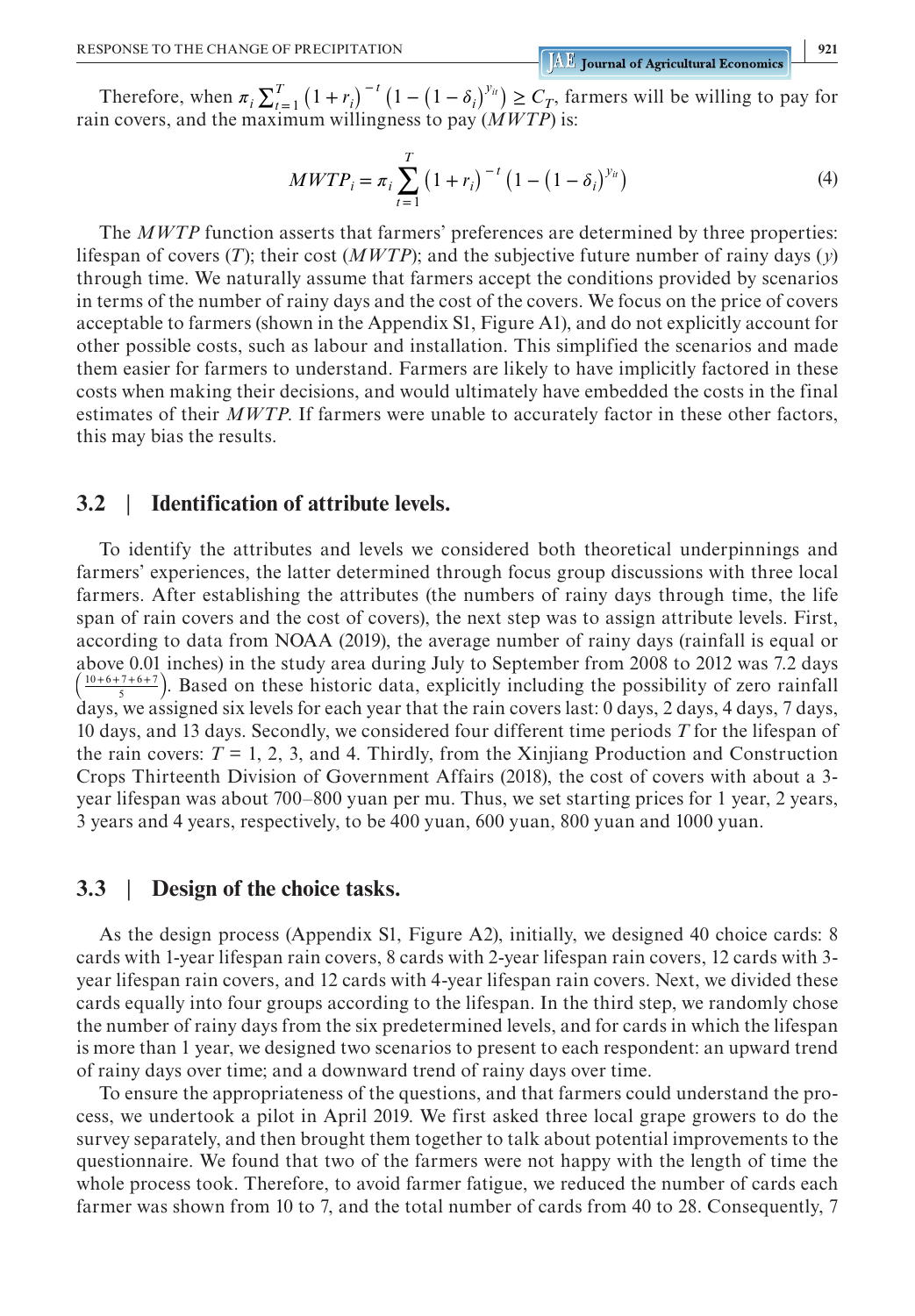Scenario Card Provided for Farmers: Price Card Provided for Interviewers:

| Lifespan of rain sheets:  | 3 year ***                        |
|---------------------------|-----------------------------------|
| The number of rainy days  | Year 1: 4 days within             |
| from July to September in |                                   |
| using year:               | Year 2: 7 days with the thing     |
|                           |                                   |
|                           | Year 3: 10 days and with with the |
|                           |                                   |

| Cost (yuan/mu)       | Accept/Not accept |
|----------------------|-------------------|
| 200                  |                   |
| 400                  |                   |
| 600                  |                   |
| 800 (starting point) |                   |
| 1000                 |                   |
| 1200                 |                   |
| 1500                 |                   |

**FIGURE 1** Example of a scenario card and a corresponding price card

cards were assigned to each person, comprising one card for covers with a 1-year lifespan, two cards for covers with a 2-year lifespan, two cards for covers with a 3-year lifespan, and two cards for covers with a 4-year lifespan. An example of one prospect for a 3-year lifespan cover is shown in Figure 1.

For the choice tasks, each farmer was first given a 'starting price' according to the covers' lifespan. Specifically, the 'starting price' for covers with 1-year, 2-year, 3-year and 4-year lifespan was 400 yuan, 600 yuan, 800 yuan and 1000 yuan, respectively. Then, the farmer indicated whether they would buy the rain cover for that price. Next, depending on the farmer's answer, the interviewer increased (if the farmer indicated they would buy the cover) or decreased (if the farmer indicated they would not buy the cover) the price. This was done in increments of 200 yuan or 100 yuan. Finally, the interviewer recorded the respondent's maximum WTP on the price card (shown in Figure 1). This process can be described using a bidding tree, one example of which is provided in the Appendix S1, Figure A3.

Our questionnaire also included a section with demographic questions. The average completion time for each person was approximately 30 minutes. Farmers were each given 30 yuan (about £3.30) as compensation for their time spent doing the choice experiment.

#### **3.4** | **Study site and data collection.**

The study area is in Liu Shuquan town in Hami city in Xinjiang Uygur Autonomous Region, northwest corner of China. Hami is in the Turpan-Hami basin, where almost 95% of China's total raisin crop is grown (Ward & Inouye, 2018). Since 1951, the amount of annual precipitation and the number of days of rainfall (equal or above 0.01 inches) in Hami had exhibited an upward trend (shown in the Appendix S1, Figure B). The formal fieldwork started in May 2019. In the survey, the interviewer first required farmers to complete the WTP tasks, before asking them additional questions (see Appendix S1, Figure A1).

To obtain our sample of participants, with the help of the village heads, we first obtained a list of local grape growers and their contact information from the local government. Then, we randomly selected from the name list, with each grower having the same probability of being sampled to reduce differences between the sample and a general population sample. Our final sample comprised 155 farmers and 1085 observations, of which 52.26% were male, and 48.39% were between 40 and 50 years old. The median income per year for a family was between about 30,000 and 50,000 yuan.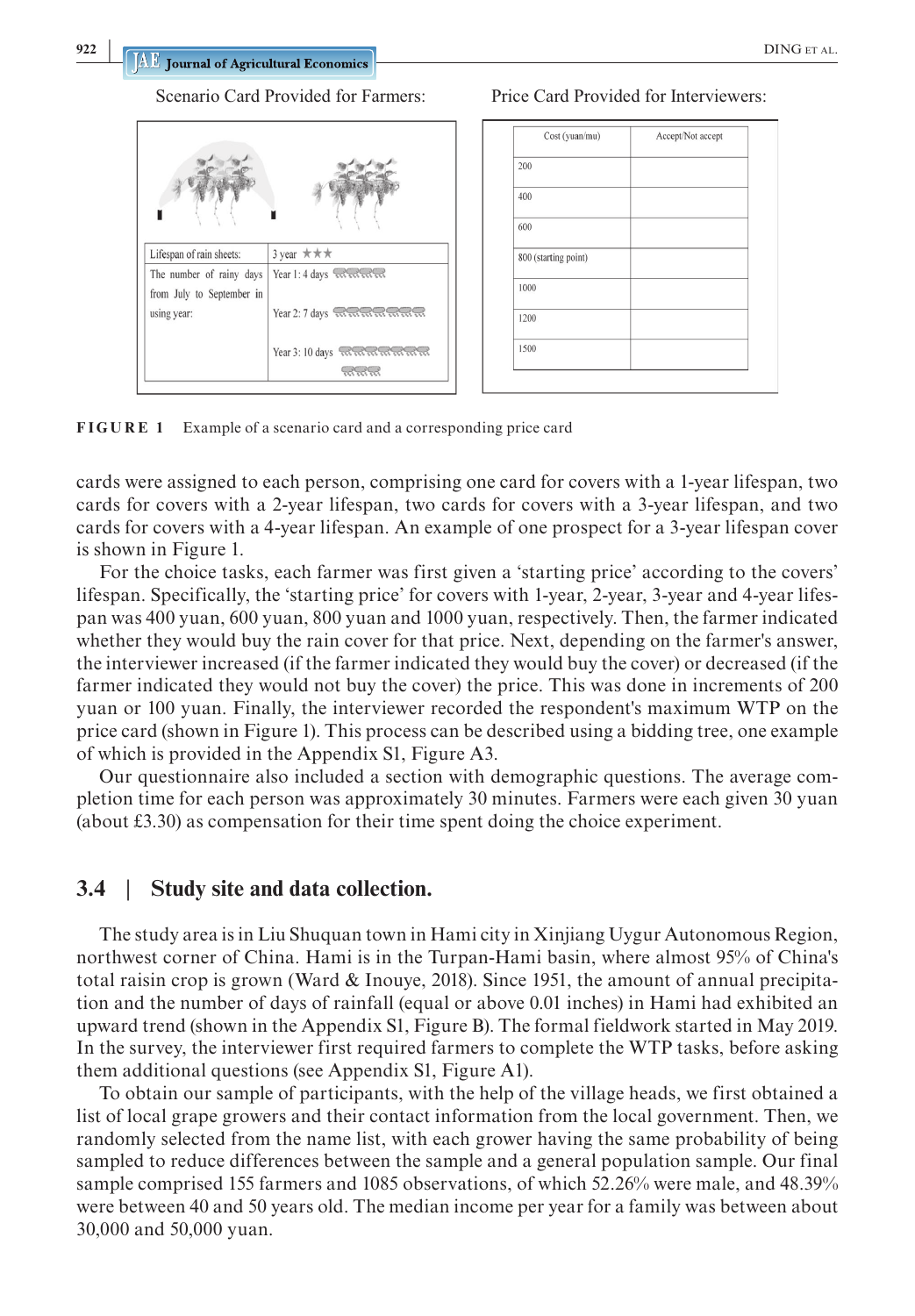## **3.5** | **Statistical analysis.**

To estimate the key parameters, the empirical specification outlined in Equation (4) was specified in log form:

$$
\ln(MWTP_i) = \ln\left(\pi_i \sum_{t=1}^T (1 + \gamma_i)^{-t} \left(1 - (1 - \delta_i)^{y_{it}}\right)\right) + e_i
$$
 (5)

where  $e_i$  is assumed to be iid normal with mean zero. This model is non-linear in parameters, which allows for individual farmer effects. Using classical statistical methods, this model could in principle be estimated as a random or mixed-effects model to allow for farmer heterogeneity, whereas a standard Bayesian approach would be to treat it as a hierarchical model. In the hierarchical Bayesian approach, the estimated parameters are treated as randomly distributed for distributions that are governed by their means and variances, but are not the same for each subject (as in the case of classical random effect models). Here we employ this Bayesian approach. Specifically, each of the key structural parameters was estimated as a bounded parameter using transformations of underlying parameters as follows:

$$
\delta_i = \frac{e^{\alpha_i}}{1 + e^{\alpha_i}}; \gamma_i = \frac{e^{\beta_i}}{1 + e^{\beta_i}}; \pi_i = e^{\gamma_i}
$$

$$
\sigma_e^2 = Var(e_i)
$$

There was a hierarchical prior structure of the form:

$$
\alpha_i \sim N(\alpha, \sigma_\alpha^2); \sigma_\alpha^{-2} \sim Gamma(1, 1); \alpha \sim N(0, 1)
$$
  

$$
\beta_i \sim N(\beta, \sigma_\beta^2); \sigma_\beta^{-2} \sim Gamma(1, 1); \beta \sim N(0, 1)
$$
  

$$
\gamma_i \sim N(\gamma, \sigma_\gamma^2); \sigma_\gamma^{-2} \sim Gamma(1, 1); \gamma \sim N(0, 100)
$$
  

$$
\sigma_e \sim TN(0, 100) (Truncated above zero)
$$

This is a relatively diffuse set of priors. Increasing the variance of each of the parameters ten-fold delivered results that were not substantively different to those presented below.

Because of the complexity of high-dimensional integrals, often it is not practical to compute the deterministic approximation of posterior distributions, in which case a more applicable Markov Chain Monte Carlo (MCMC) method is used instead, in which a series of samples is drawn from probability distributions using Markov chains to converge into a target distribution (Hoffman & Gelman, 2014). Here, a form of MCMC called Hamiltonian Monte Carlo (HMC) was employed using the Stan software.

This approach has higher performance for hierarchical models (Betancourt & Girolami, 2015). In practice, HMC's performance is highly sensitive to three tuning parameters: discretisation time, mass matrix, and the number of leapfrog steps (Stan Development Team, 2019). An automatic parameter tuning approach of HMC called No-U-Turn Sampler (NUTS) is adopted to avoid inappropriate parameter setting of the number of steps and reduce the correlation between successive samples (Hoffman & Gelman, 2014). Posterior inference in this paper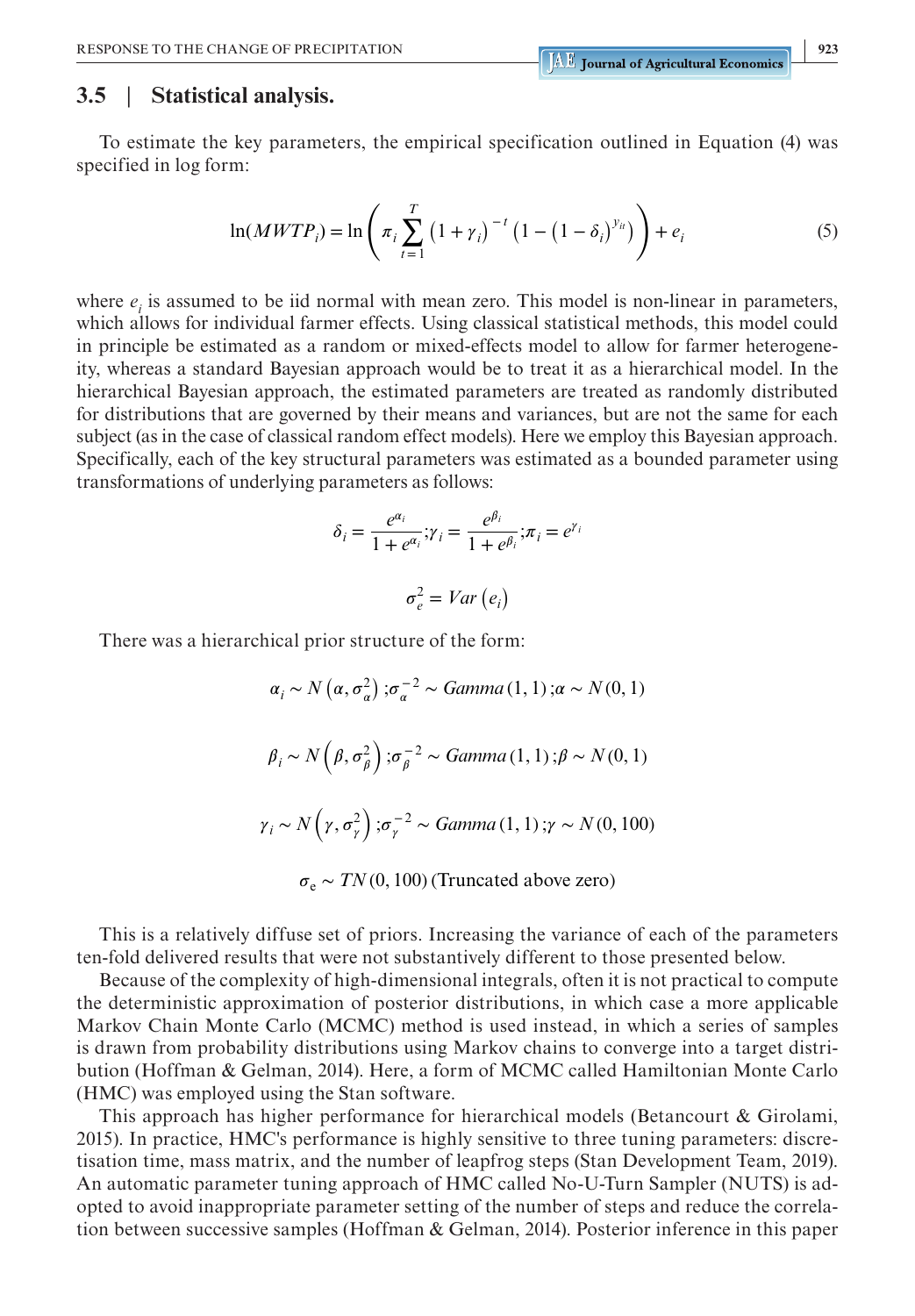|                     | Discounted rate( $\gamma$ ) | Rotting rate( $\delta$ ) | Anticipated profit<br>(yuan/mu) $(\pi)$ |
|---------------------|-----------------------------|--------------------------|-----------------------------------------|
| Average             | 0.17                        | 0.55                     | 532.04                                  |
| Standard deviation  | 0.03                        | 0.06                     | 28.05                                   |
| Minimum value       | 0.07                        | 0.37                     | 434.18                                  |
| Maximum value       | 0.30                        | 0.84                     | 642.92                                  |
| <b>Observations</b> | 16,000                      | 16,000                   | 16.000                                  |

**TABLE 1** The distributions of the mean value of estimated means for  $(\gamma, \delta, \pi)$ 

is based on 16,000 samples after discarding 24,000 samples in the warm-up phase. The RHAT convergence stats produced by Stan were used and they showed all models converged well.

# **4** | **RESULTS**

#### **4.1** | **Farmers' willingness to pay**

The contingent valuation survey revealed that the average MWTP for rain covers is 884 yuan/ mu (about £0.15/m<sup>2</sup>), and the median value is 800 yuan (about £0.13). The MWTP varies considerably from 50 to 3800 yuan/mu (£0.008/m<sup>2</sup>–£0.63/m<sup>2</sup>). In such a relatively small rural area, the reason for the apparent heterogeneity is worthy of further study. Perhaps not surprisingly, covers with longer life expectancies are more attractive to farmers. For covers with a 1-year, 2-year, 3-year, or 4-year lifespan, farmers' average maximum payment price per unit of farmland was 449 yuan (£0.07/m<sup>2</sup>), 735 yuan (£0.12/m<sup>2</sup>), 972 yuan (£0.16/m<sup>2</sup>), and 1162 yuan (£0.19/  $m<sup>2</sup>$ ) respectively.

### **4.2** | **Farmers' time discounting**

Table 1 displays the distributions of estimated mean values for  $(\gamma, \delta, \pi)$ . From the results, the sampled local grape growers can be seen to have a positive average discount rate of approximately 0.17 per year. This value is considerably higher than the Chinese average interest rate of government bonds net of inflation at about 0.03, and average central bank lending rate net of inflation at around 0.05 (Li et al., 2013), thus supporting Hypothesis 1. Compared with other studies across the globe, the rates far exceed the estimates at 0.001 for West African farmers discounting financial rewards (Liebenehm & Waibel, 2014), and 0.078 for Vietnamese villagers (Tanaka et al., 2010). However, they are lower than for Indian farmers at 0.23 (Bauer & Chytilová, 2013), and US farmers, around 0.28 (Duquette et al., 2011). The high rate suggests that local grape farmers discount the future heavily, tending to pay more attention to the present. We return to this point below.

From the other two estimated parameters,  $\delta$  and  $\pi$ , we find the average value of the rotting rate to be 0.55. Readers should recall that this value represents farmers' beliefs about their economic losses from one rainfall event, and implies that farmers believe that the negative effects of rain between July to September on their harvest to be relatively high. This high rotting rate possibly reflects farmers' beliefs about the weather conditions. According to Menapace, Colson et al., (2015), individuals who believe that the climate is changing tend to feel that adverse weather may cause larger future crop losses. In terms of this study, 91% of farmers believed the amount of precipitation has increased, and 87.1%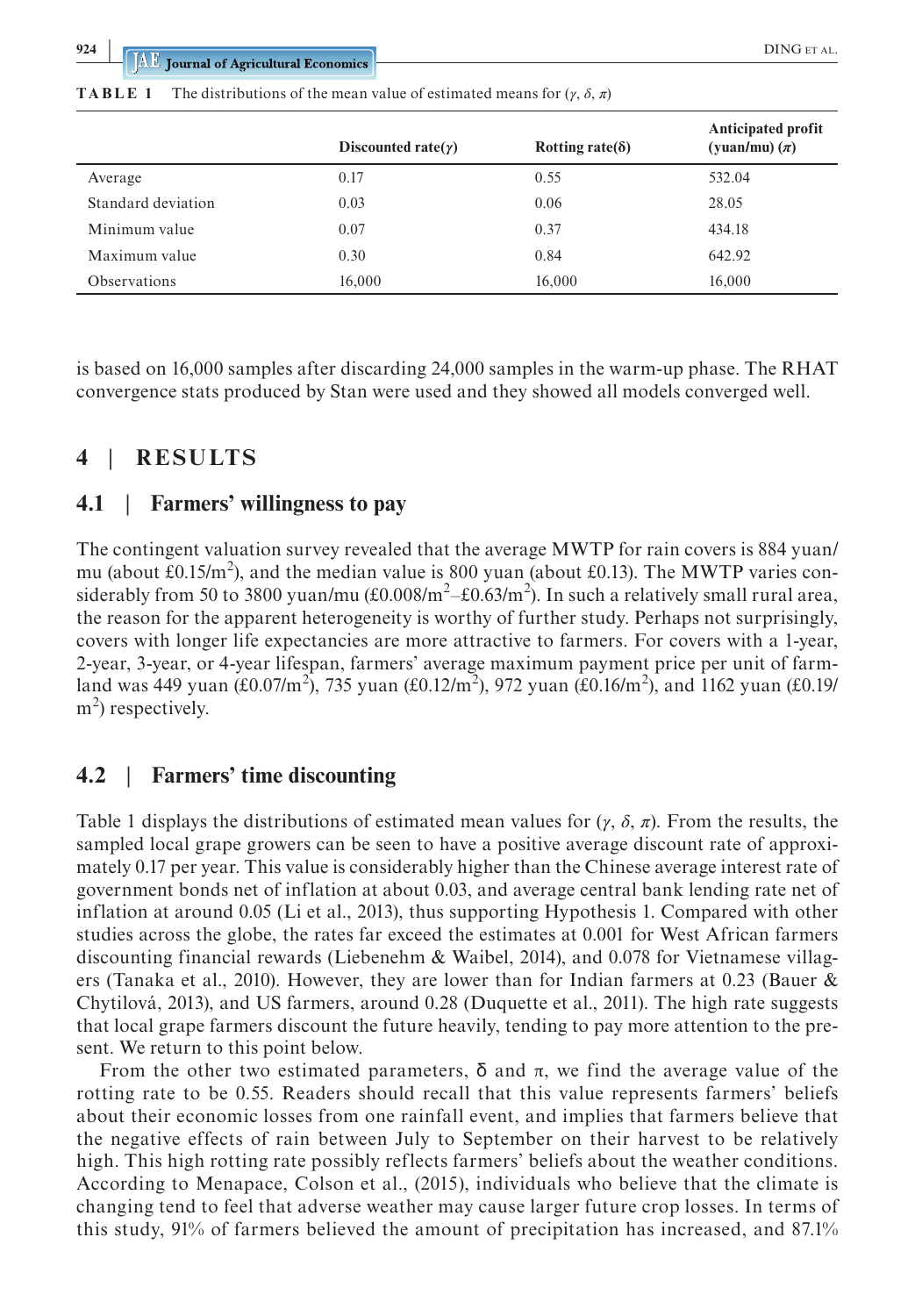|                    | <b>Discounted rate</b> | Damaged rate | <b>Anticipated profit</b><br>(yuan/mu) |
|--------------------|------------------------|--------------|----------------------------------------|
| Mean               | 0.22                   | 0.53         | 601.87                                 |
| Standard deviation | 0.11                   | 0.14         | 262.64                                 |
| Minimum value      | 0.06                   | 0.07         | 183.21                                 |
| Maximum value      | 0.58                   | 0.75         | 1414.00                                |
| Observations       | 155                    | 155          | 155                                    |





**FIGURE 2** The distribution of purchase probability for covers in the next 5 years

believed the number of rainy days has increased. Most local grape growers can perceive the increasing trend in precipitation. This belief may increase their concerns about fruit losses and thus increase their beliefs about the larger economic losses from rainfall. The averaged anticipated annual net profit per year in the absence of rain is estimated to be 532 yuan/ mu (£0.09/m<sup>2</sup>).

Our results suggest that individual discount rates (γ), farmers' beliefs of losses (δ), and anticipated profit  $(\pi)$  exhibit considerable heterogeneity. Figure C in the Appendix S1 visualises how the three estimated parameters are distributed across farmers, and Table 2 displays the mean, minimum value and maximum value for these parameters by the individual. While these should be (and are) similar to the results reported in Table 1, there can be a divergence between the distribution of individual estimate mean values drawn from the sampler if the empirical distribution of the individuals does not perfectly conform to the assumptions underpinning the hierarchical model. The long-tailed distributions reflect that individuals' parameters disperse widely, and this can also be concluded from the large standard deviations. The range between the maximum and minimum are also wide due to the existence of extreme values. These results show the diversity for the three parameters among farmers, which may relate to individuals' demographic characteristics, experiences, and management levels of vineyards.

# **4.3** | **The relationship between time discounting and adoption intention**

Next, we consider whether growers' time-discounting characteristics influence their choice over adapting to increasing precipitation in the future. When, during the survey, farmers were asked whether they were likely to purchase rain covers to protect their grapes in the next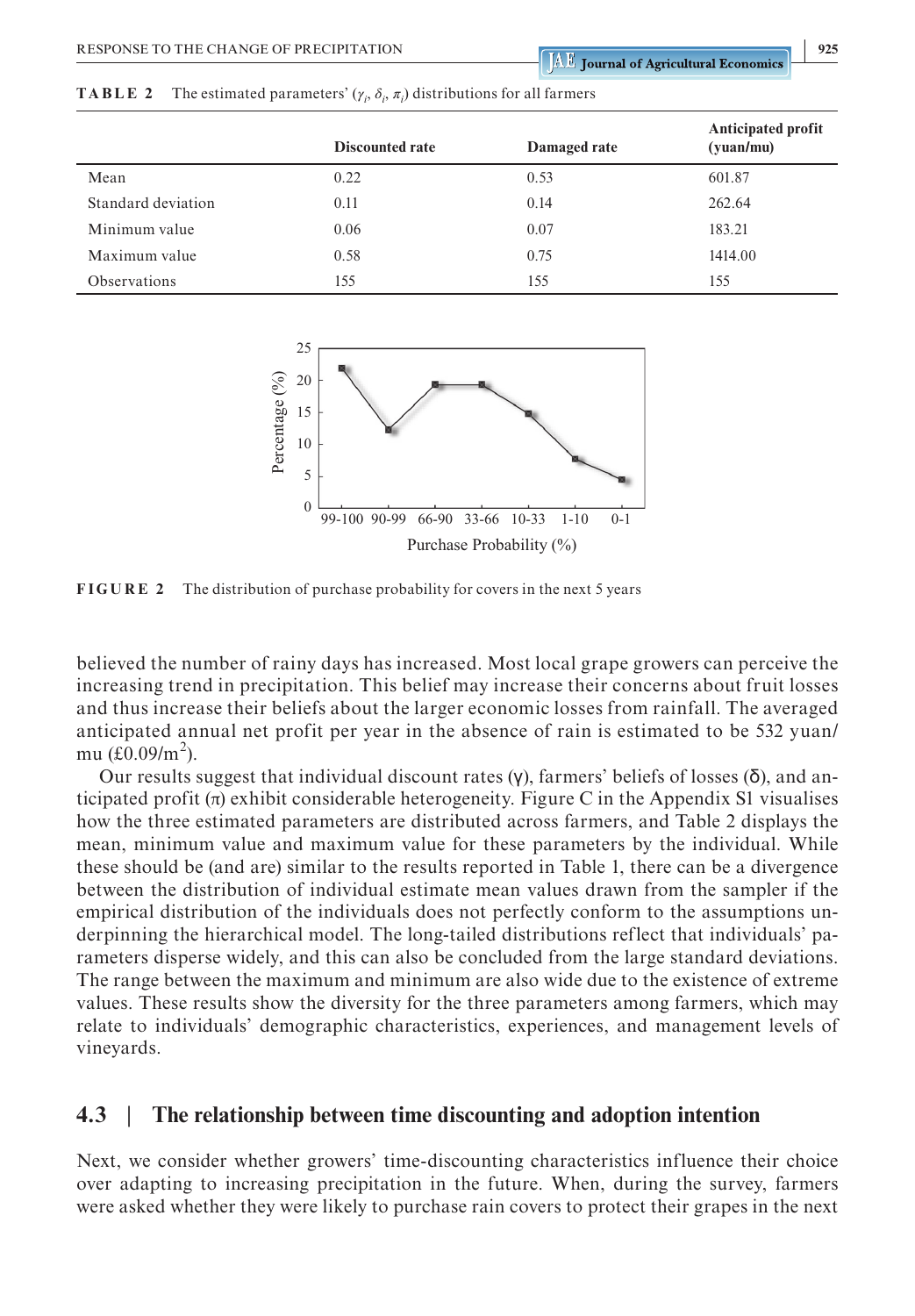#### **TABLE 3** Factors that influence farmers' possibilities to adoption

| <b>Variables</b>                                   | <b>Estimates</b>   | $Z$ -test<br>statistic |
|----------------------------------------------------|--------------------|------------------------|
| Discount rate                                      | 0.94<br>(0.79)     | 1.19                   |
| Age                                                | $0.19**$<br>(0.09) | 2.18                   |
| Education                                          | $-0.09$<br>(0.10)  | $-0.89$                |
| Gender                                             | 0.27<br>(0.19)     | 1.46                   |
| Gender of the main decision-maker in the household | 0.05<br>(0.21)     | 0.28                   |
| Losses from the rain last year                     | $-0.14*$<br>(0.07) | $-1.85$                |
| Vineyard area                                      | $-0.03$<br>(0.11)  | $-0.25$                |
| General income from grapes                         | $-0.02$<br>(0.08)  | $-0.27$                |
| Log-likelihood                                     | $-278.45$          |                        |
| Pseudo $R^2$                                       | 0.03               |                        |
| Observations                                       | 155                |                        |

*Notes:* Numbers in parentheses are standard errors.

\*, \*\* represent significance levels  $p = 10\%$ , 5%, respectively.

5 years, over one-fifth of the farmers said they were 99%–100% sure that they would (Figure 2). In contrast, just over 12% reported less than a 10% likelihood.

We conducted an ordered probit regression to explore potential linkages between farmers' personal time preferences and future adoption possibilities. In the regression analysis, individual-level time preference is found to be a key explanatory variable, given that personal adoption probability (in percentage terms) over the next 5 years was the (ordinal) dependent variable. This statistical method is a relatively standard approach. For example, Azra Batool et al., (2018) used the same approach to explore the influence of demographic variables on economic empowerment.

The results in Table 3 suggest that only age and prior experience of losses are related to farmers' intentions to purchase, while discount rate, education level, gender, the gender of the main decision-maker, area of the vineyard, and general income from grapes are not statistically significant. It is noteworthy that we obtain the prior experience of losses from farmers' self-reports. We asked them this question: 'Has your vineyard suffered profit losses from rainfall between July to September last year?', and if they said yes, they chose the range in which the losses fall.

According to our findings, even though farmers tend to potentially underestimate future benefits of using covers, this does not greatly influence their self-reported likelihood to adopt them. Meanwhile, those farmers in our sample who had greater losses in the past year tended to have a higher probability of using covers. This important finding suggests that local farmers place less weight on future benefits of adopting adaptive measures and, rather, their purchasing decisions largely depend on their recent prior experience. Given that there is an upward trend in precipitation predicted in the future, it is problematic if farmers make their adoption decisions based on past rainfall patterns rather than future rainfall patterns. The government could make efforts to increase famers' beliefs about the effectiveness of adaptation strategies, especially for those who have low trust in the utility of covers.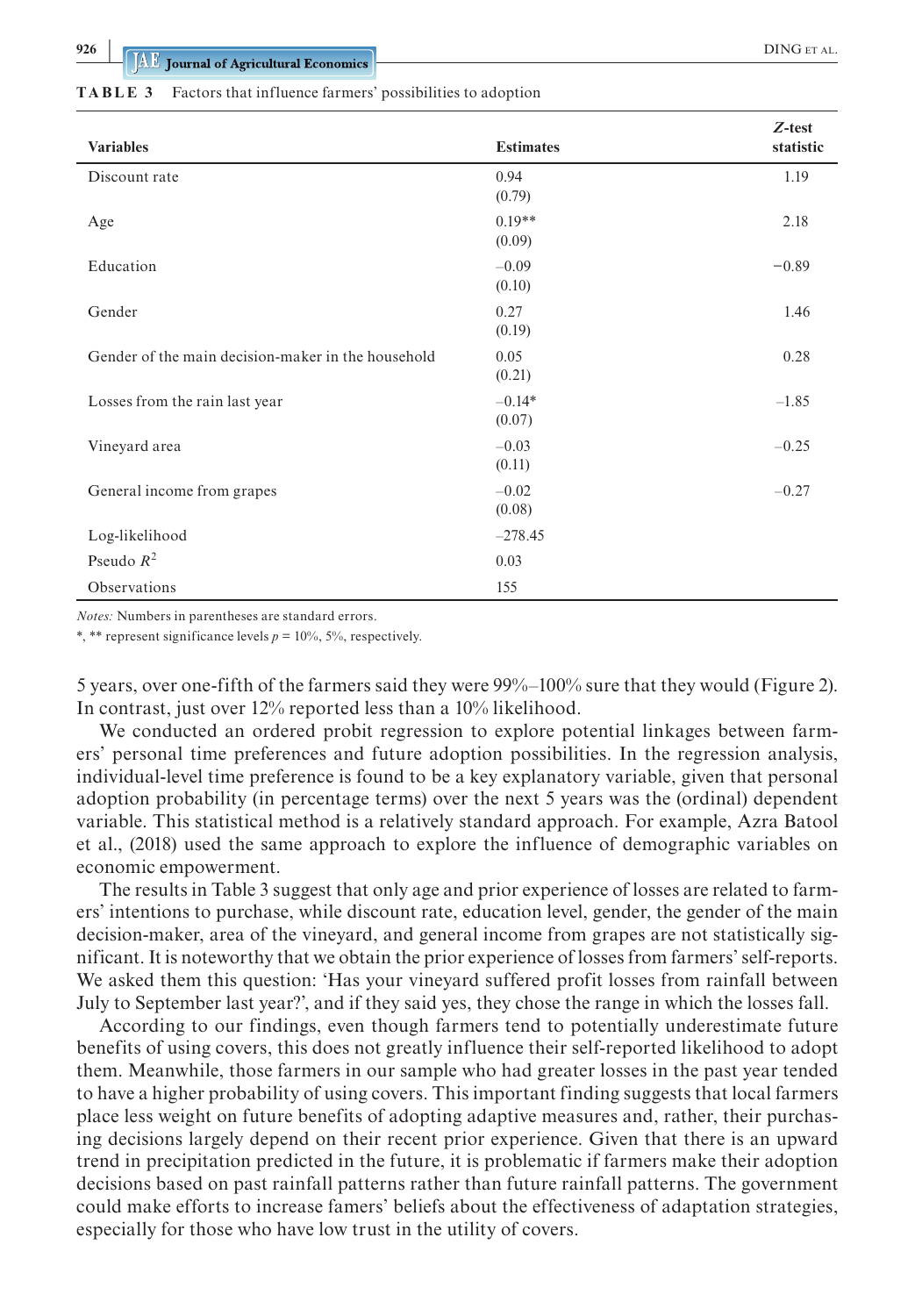Another factor that influences a farmer's purchasing decision is their age. Older farmers are found to have lower probabilities of purchasing rain covers. Possible reasons are that elders are accustomed to their traditional farming practice and trust their past experience. They may also consider that it would take more physical effort to install and use covers.

# **5** | **DISCUSSION AND CONCLUSION**

We found high discount rates for our Chinese grape farmers. These discount rates imply that farmers are very focused on the short term and may not take sufficient action to adapt to the negative implications of weather variability in 10 or 20 years' time, even if they are provided with evidence that these future events will take place for certain.

There are at least two sets of reasons that might explain the high discount rates estimated in this paper. First, the difference between real values and stated values may reflect hypothetical bias (Penn & Hu, 2018). Although farmers appeared to understand the attribute levels, and these attribute levels were set broadly in line with reasonable projections, it is possible that farmers were swayed by their beliefs and/or knowledge about the cost of covers and/or the likely number of rainy days when making their decisions. Here, degrees of trust in the investigators and the scenarios may also play a role. For example, if farmers doubt that the rain covers can last as long as those presented in the scenarios, they may state that they would pay less for longer lifespans, thus increasing their apparent discount rates. Second, the estimates were derived from a model that did not explicitly take account of the impacts of risk and uncertainty. Instead, we assumed farmers were able to fully anticipate profit (in the absence of rain) along with the rotting rate (should rain occur). In reality these would be stochastic, thus being subject to uncertainty. If farmers reason that values further off in the future are more variable, then uncertainty/ambiguity aversion may also make the certainty equivalents for equivalent payoffs larger in the short run. This would mean that the discount rates measured here conflate strict time preferences with uncertainty/ambiguity aversion. Having said this, the central finding that farmers are very focused on the short run would not fundamentally change.

With regard to rain covers specifically, the current local market costs of covers are about 700–800 yuan/mu. Our results suggest that the average and median of maximum willingness to pay for these covers are 884 yuan and 800 yuan respectively and, as such, at least half of the interviewed farmers would accept the market price. However, the actual adoption rate is less than 2%, (3/155), even with government subsidies for early adopters. This suggests that there are other factors that inhibit farmers from adoption, not just price, so the government should consider other approaches to encouraging adoption.

Our results further suggest that recent losses partly determine farmer perceptions of future benefits. If farmers make decisions informed primarily by their past experience, this is likely to lead to sub-optimal uptake of new technologies and methods, particularly in the context of climate change, where the future is likely to be different from the past in the context of precipitation-induced crop damage. It may therefore be necessary for policy makers and extension agents to put more effort into ensuring that farmers are aware of the implications of changing precipitation patterns, and thus the future benefits of adaptive strategies. Additionally, since farmers have considerable heterogeneity in both their willingness to pay and discount rates, policies may need to target those who have higher discount rates and lower anticipated benefits from adoption. Similar policy suggestions have been made by Olivier and Frank (De Groote & Verboven, 2019).

As we discussed earlier, uncertainty can augment individuals' apparent discount rates, resulting in them discounting the future more highly. This in turn would make these individuals more willing to adopt short-term technologies than long-term technologies. Farmers' doubts about the effectiveness of covers may increase their perceived uncertainty of their effectiveness,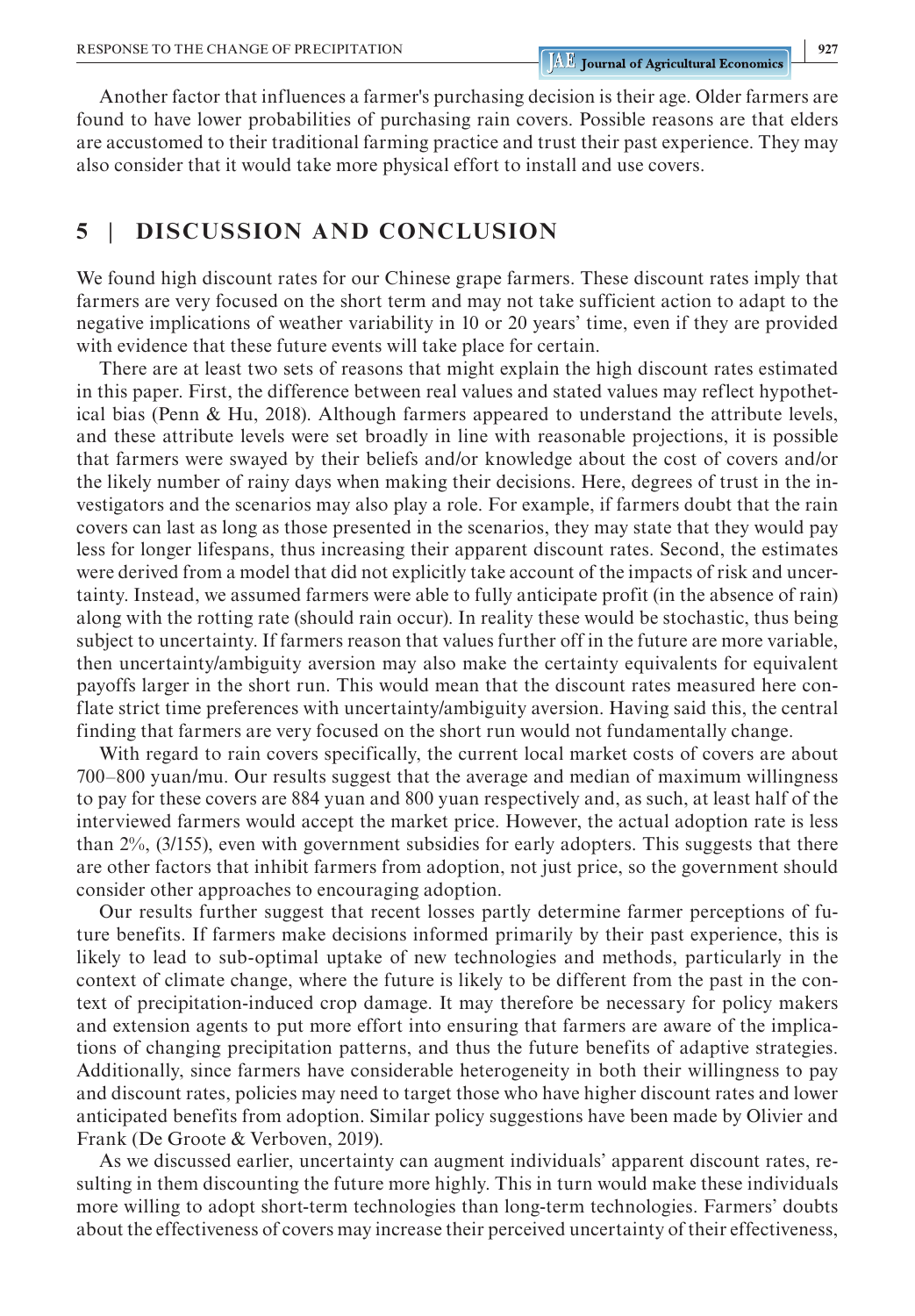thereby affecting the adoption rate of rain covers. Therefore, building trust in the benefits of covers may have a positive effect on adoption rates. One way to increase farmers' beliefs about the benefits may be to use particular farmers or areas as pilots to adopt rain covers and demonstrate their success and cost effectiveness. Currently, there are only a few effective cases showing on the local government website. The scope of transmission is limited, and only farmers who have access to the internet can see these examples. Local government might provide finance for these pilot regions. And, finally, the government could regulate the manufacturing and sales market of rain covers so as to require the manufacturers to indicate the predicted lifespan to reduce farmers' uncertainty.

#### **ACKNOWLEDGEMENTS**

We would like to thank the Editor, David Harvey, and three anonymous reviewers for their constructive comments, and also appreciate the villages' heads of Liu shuquan town and all the experiment participants. We are also grateful to the financial support from the University of Reading/China scholarship council PhD funding.

#### **REFERENCES**

- Adger, W.N. (2003) 'Social capital, collective action, and adaptation to climate change', *Economic Geography*, 79, 387–404.
- Agosta, E., Canziani, P. and Cavagnaro, M. (2012) 'Regional climate variability impacts on the annual grape yield in Mendoza, Argentina', *Journal of Applied Meteorology and Climatology*, 51, 993–1009.
- Alpizar, F., Carlsson, F. and Naranjo, M.A. (2011) 'The effect of ambiguous risk, and coordination on farmers' adaptation to climate change—A framed field experiment', *Ecological Economics*, 70, 2317–2326.
- Azadi, Y., Yazdanpanah, M. and Mahmoudi, H. (2019) 'Understanding smallholder farmers' adaptation behaviors through climate change beliefs, risk perception, trust, and psychological distance: Evidence from wheat growers in Iran', *Journal of environmental management*, 250, 109456.
- Azra Batool, S., Ahmed, H.K. and Qureshi, S.N. (2018) 'Impact of demographic variables on women's economic empowerment: An ordered probit model', *Journal of women & aging*, 30, 6–26.
- Bauer, M. and Chytilová, J. (2013) 'Women, Children and Patience: Experimental Evidence from I ndian Villages', *Review of Development Economics*, 17, 662–675.
- Bernedo, M. and Ferraro, P.J. (2017) Behavioral economics and climate change adaptation: insights from experimental economics on the role of risk and time preferences. In: *World scientific reference on natural resources and environmental policy in the era of global change: Volume 4: Experimental Economics*, Singapore: World Scientific, pp. 151–177.
- Betancourt, M. and Girolami, M. (2015) 'Hamiltonian Monte Carlo for hierarchical models', *Current trends in Bayesian methodology with applications*, 79, 30.
- Bezabih, M. (2009) 'Heterogeneous risk preferences, discount rates and land contract choice in Ethiopia', *Journal of agricultural economics*, 60, 402–418.
- Bryan, E., Deressa, T.T., Gbetibouo, G.A. and Ringler, C. (2009) 'Adaptation to climate change in Ethiopia and South Africa: options and constraints', *Environmental science & policy*, 12, 413–426.
- Chavarria, G., dos Santos, H.P., Sonego, O.R., Bettio Marodin, G.A., Bergamaschi, H. and Cardos, L.S. (2007) 'Incidence of diseases and needs of control in overhead covered grapes', *Revista Brasileira De Fruticultura*, 29, 477–482.
- Coller, M. and Williams, M.B. (1999) 'Eliciting individual discount rates', *Experimental Economics*, 2, 107–127.
- De Groote, O. and Verboven, F. (2019) 'Subsidies and time discounting in new technology adoption: Evidence from solar photovoltaic systems', *American economic review*, 109, 2137–2172.
- Deressa, T.T., Hassan, R.M. and Ringler, C. (2011) 'Perception of and adaptation to climate change by farmers in the Nile basin of Ethiopia', *The Journal of Agricultural Science*, 149, 23–31.
- Du, F., Deng, W., Yang, M., Wang, H., Mao, R., Shao, J. et al (2015) 'Protecting grapevines from rainfall in rainy conditions reduces disease severity and enhances profitability', *Crop Protection*, 67, 261–268.
- Duquette, E., Higgins, N. and Horowitz, J. (2011) 'Farmer discount rates: Experimental evidence', *American Journal of Agricultural Economics*, 94, 451–456.
- Falco, S.D., Adinolfi, F., Bozzola, M. and Capitanio, F. (2014) 'Crop insurance as a strategy for adapting to climate change', *Journal of agricultural economics*, 65, 485–504.
- Farm, H.. (2018) Rain covers have good effects. [online] Xinjiang Production and Construction Crops Thirteenth Division of Government Affairs. Available at: <http://www.btnsss.gov.cn/gk/ywdt/65481.htm>[Accessed 04 September 2018].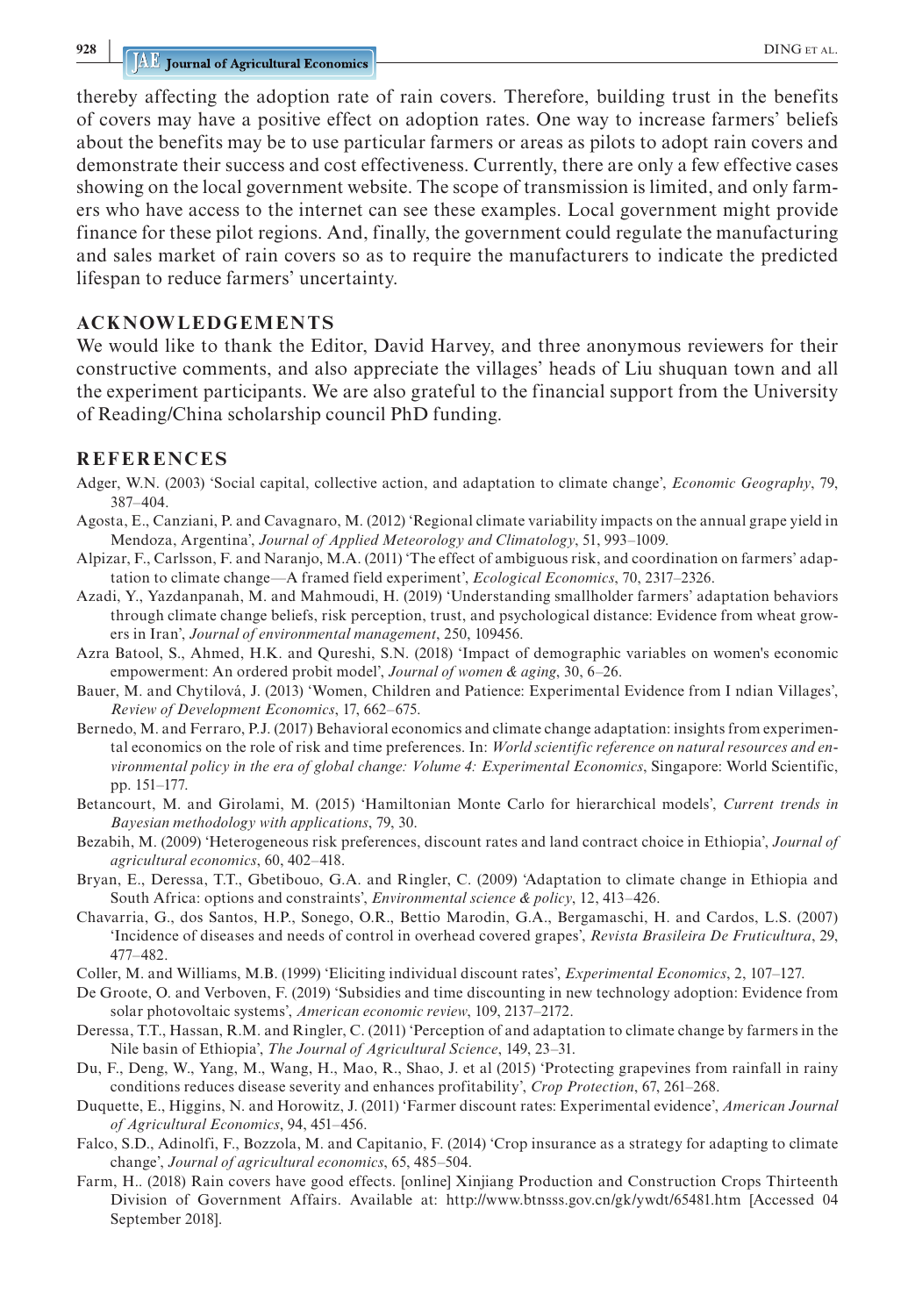- Fosu-Mensah, B.Y., Vlek, P.L. and MacCarthy, D.S. (2012) 'Farmers' perception and adaptation to climate change: a case study of Sekyedumase district in Ghana', *Environment, Development and Sustainability*, 14, 495–505.
- Frederick, S., Loewenstein, G. and Odonoghue, T. (2002) 'Time discounting and time preference: A critical review', *Journal of economic literature*, 40, 351–401.
- Gong, M., Krantz, D.H. and Weber, E.U. (2014) 'Why Chinese discount future financial and environmental gains but not losses more than Americans', *Journal of risk and uncertainty*, 49, 103–124.
- Hallegatte, S., Shah, A., Lempert, R., Brown, C. and Gill, S. (2012) *Investment decision making under deep uncertaintyapplication to climate change*. Washington, D.C.: Policy Research Working Papers of the World Bank. WPS6193.
- Harrison, G.W., Lau, M.I. and Williams, M.B. (2002) 'Estimating individual discount rates in Denmark: A field experiment', *American economic review*, 92, 1606–1617.
- Hoffman, M.D. and Gelman, A. (2014) 'The No-U-Turn sampler: adaptively setting path lengths in Hamiltonian Monte Carlo', *Journal of Machine Learning Research*, 15, 1593–1623.
- Jiang, H.-E., Zhang, Y.-B., Li, X., Yao, Y.-F., Ferguson, D.K., Lü, E.-G. and et al (2009) 'Evidence for early viticulture in China: proof of a grapevine (Vitis vinifera L., Vitaceae) in the Yanghai Tombs, Xinjiang', *Journal of Archaeological Science*, 36, 1458–1465.
- Langer, A. and Lemoine, D. (2018) *Designing dynamic subsidies to spur adoption of new technologies*. Cambridge: National Bureau of Economic Research, working paper 24310.
- Le Dang, H., Li, E., Nuberg, I. and Bruwer, J. (2014) 'Understanding farmers' adaptation intention to climate change: A structural equation modelling study in the Mekong Delta, Vietnam', *Environmental science & policy*, 41, 11–22.
- Li, H., Liang, Y., Fraumeni, B.M., Liu, Z. and Wang, X. (2013) 'Human capital in China, 1985–2008', *Review of Income and Wealth*, 59, 212–234.
- Li, X.-X., He, F., Wang, J., Li, Z. and Pan, Q.-H. (2014) 'Simple rain-shelter cultivation prolongs accumulation period of anthocyanins in wine grape berries', *Molecules*, 19, 14843–14861.
- Liebenehm, S. and Waibel, H. (2014) 'Simultaneous estimation of risk and time preferences among small-scale cattle farmers in West Africa', *American Journal of Agricultural Economics*, 96, 1420–1438.
- Lim, K.-H., Gu, M., Song, J.-H., Cho, Y.-S., Kim, W.-S., Kim, B.-S. et al (2014) 'Growth, fruit production, and disease occurrence of rain-sheltered Asian pear trees', *Scientia Horticulturae*, 177, 37–42.
- Mase, A.S., Gramig, B.M. and Prokopy, L.S. (2017) 'Climate change beliefs, risk perceptions, and adaptation behavior among Midwestern US crop farmers', *Climate Risk Management*, 15, 8–17.
- Menapace, L., Colson, G. and Raffaelli, R. (2015) 'Climate change beliefs and perceptions of agricultural risks: An application of the exchangeability method', *Global Environmental Change*, 35, 70–81.
- Mesnage, R. and Séralini, G.-E. (2018) 'Toxicity of pesticides on health and environment', *Frontiers in public health*, 6, 268.
- National Bureau of Statistics of China. (2017). Annual Data by Province. [online] Available at: [http://data.stats.gov.](http://data.stats.gov.cn/easyquery.htm?cn=E0103) [cn/easyquery.htm?cn=E0103](http://data.stats.gov.cn/easyquery.htm?cn=E0103) [Accessed 31 Dec 2019].
- National Oceanic and Atmospheric Administration (NOAA). (2019). Global summary of the month from 2008 to 2012. [Online] National Centers For Environmental Information. Available at: [https://www.ncdc.noaa.gov/cdo](https://www.ncdc.noaa.gov/cdo-web/search?datasetid=GSOM)[web/search?datasetid=GSOM](https://www.ncdc.noaa.gov/cdo-web/search?datasetid=GSOM) [Accessed 05 May 2018]
- Newell, R.G. and Siikamäki, J. (2015) 'Individual time preferences and energy efficiency', *American economic review*, 105, 196–200.
- Ngoma, H., Mason-Wardell, N.M., Samboko, P.C. and Hangoma, P. (2019) *Switching Up climate-smart agriculture adoption: Do 'green' subsidies, insurance, risk aversion and impatience matter*. Michigan State University, Feed the Future Innovation Lab for Food Security(FSP) Working Paper.
- Pachauri, R., Allen, M., Barros, V., Broome, J., Cramer, W., Christ, R. and et al (2014). Climate change 2014: Synthesis report. Contribution of working groups I. *II and III to the fifth assessment report of the Intergovernmental Panel on Climate Change*, 151, 44.
- Penn, J.M. and Hu, W. (2018) 'Understanding hypothetical bias: An enhanced meta-analysis', *American Journal of Agricultural Economics*, 100, 1186–1206.
- Permanhani, M., Miguel Costa, J., Conceicao, M.A.F., de Souza, R.T., Vasconcellos, M.A.S. and Chaves, M.M. (2016) 'Deficit irrigation in table grape: eco-physiological basis and potential use to save water and improve quality', *Theoretical and Experimental Plant Physiology*, 28, 85–108.
- Piao, S., Ciais, P., Huang, Y., Shen, Z., Peng, S., Li, J. et al (2010) 'The impacts of climate change on water resources and agriculture in China', *Nature*, 467, 43.
- Roach, B., Boyle, K.J. and Welsh, M. (2002) 'Testing bid design effects in multiple-bounded, contingent-valuation questions', *Land Economics*, 78, 121–131.
- Satisha, J., Doshi, P. and Adsule, P.G. (2008) 'Influence of rootstocks on changing the pattern of phenolic compounds in Thompson seedless grapes and its relationship to the incidence of powdery mildew', *Turkish Journal of Agriculture and Forestry*, 32, 1–9.
- Stan Development Team. (2019). Stan modeling language users guide and reference manual. Version 2.20. Available at:<https://mc-stan.org/users/documentation/>[Accessed 18 July 2019].